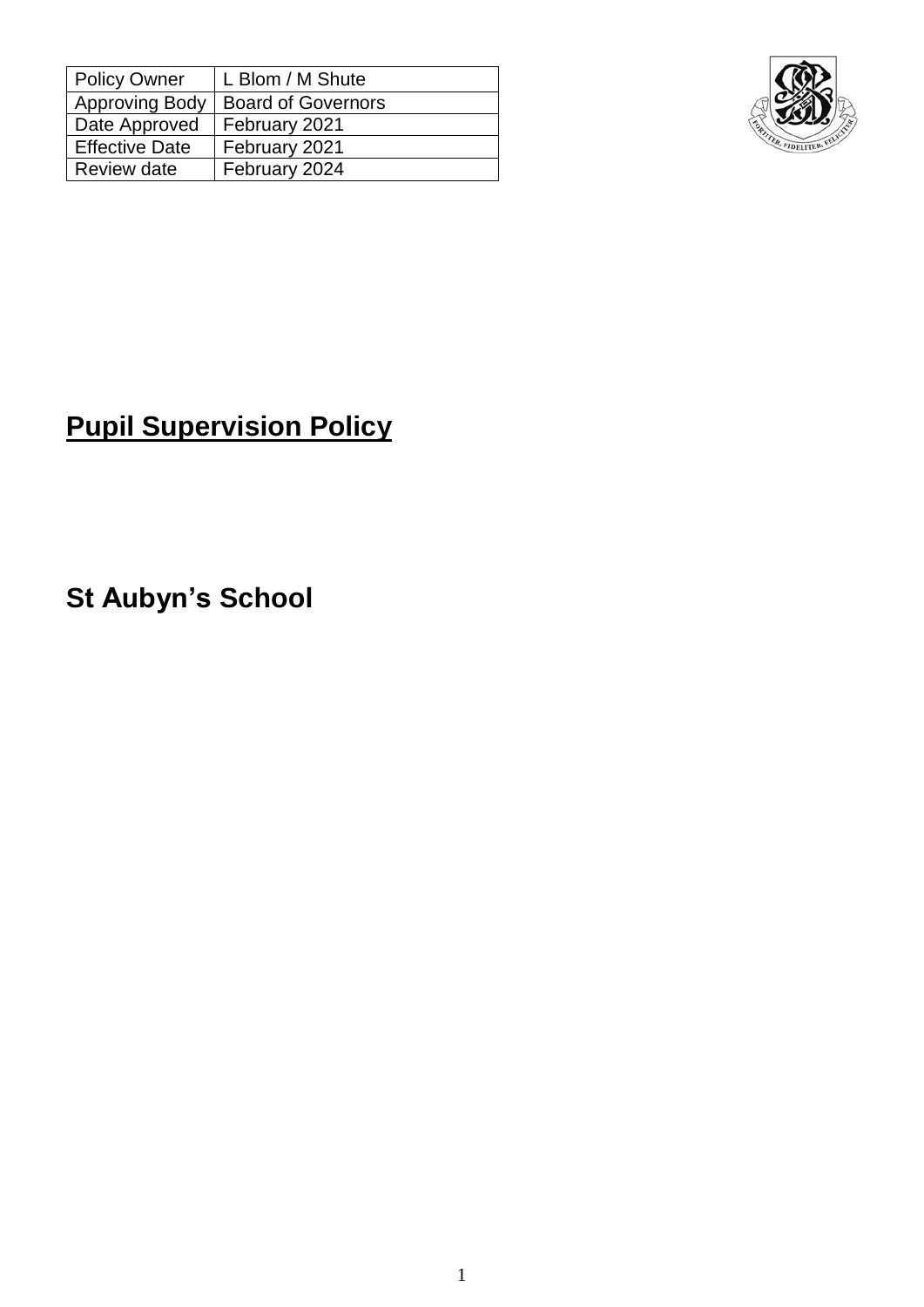

# **Pupils' Arrival and Departure**

Pupils may arrive at school from 8.00am, and are expected to go home by 6.00pm unless they are staying late for a function. Pupils are not allowed on site without supervision. At least one member of the teaching staff is always present on duty in order to supervise pupils whenever they are in the School outside normal school hours. All members of the teaching staff are expected to take their share of break and lunchtime supervisory duties, as well as late duties.

The main duty times are:

- Early morning duties
- **Break duties**
- Lunch-time duties
- After-school duties

Arrangements are made to ensure pupils are supervised during play and concert rehearsals, or other events that bring groups into school out of hours. Members of the PE staff supervise pupils on both home and away matches.

# **Before School**

Children in Nursery and Pre Prep may attend Before School Care from 8.00am onwards until the start of the school day. Middle and senior pupils may arrive at school from 8.00am onwards and are supervised by the teacher on duty. Breakfast is available to pupils before school, until 8.30am. Middle and senior pupils may take themselves to breakfast. Younger pupils must be accompanied by their parents or carers.

## **After School**

Children from Nursery to Year 8 inclusive may attend After School Care which operates from the end of the school day until 6.00pm. Children who are not collected within 15 minutes of the end of the School day will be signed into After School Care by the teacher on duty. Pupils who attend after school activities are registered when they arrive. Absence is followed up with phone calls home to investigate. Children who are not collected on time from after school activities will be signed into After School Care by the teacher taking their activity.

When a child is not collected by 6.00pm and no message has been received from the parent, every effort will be made to contact the parent(s), carer(s) and emergency contacts. Any child remaining after 6.15pm will be supervised by a designated After School Care person. If no contact has been made by 6.45pm the School will call social services for advice. The School will continue to be responsible for trying to contact the parent(s), carer(s) and emergency contacts and keep the relevant people updated about the situation.

## **Registration**

We take a register of pupils at the start of the morning and afternoon sessions. Parents are responsible for notifying the School if their child is absent for any reason. The School will always seek to contact the parent if a child fails to arrive at school without an explanation.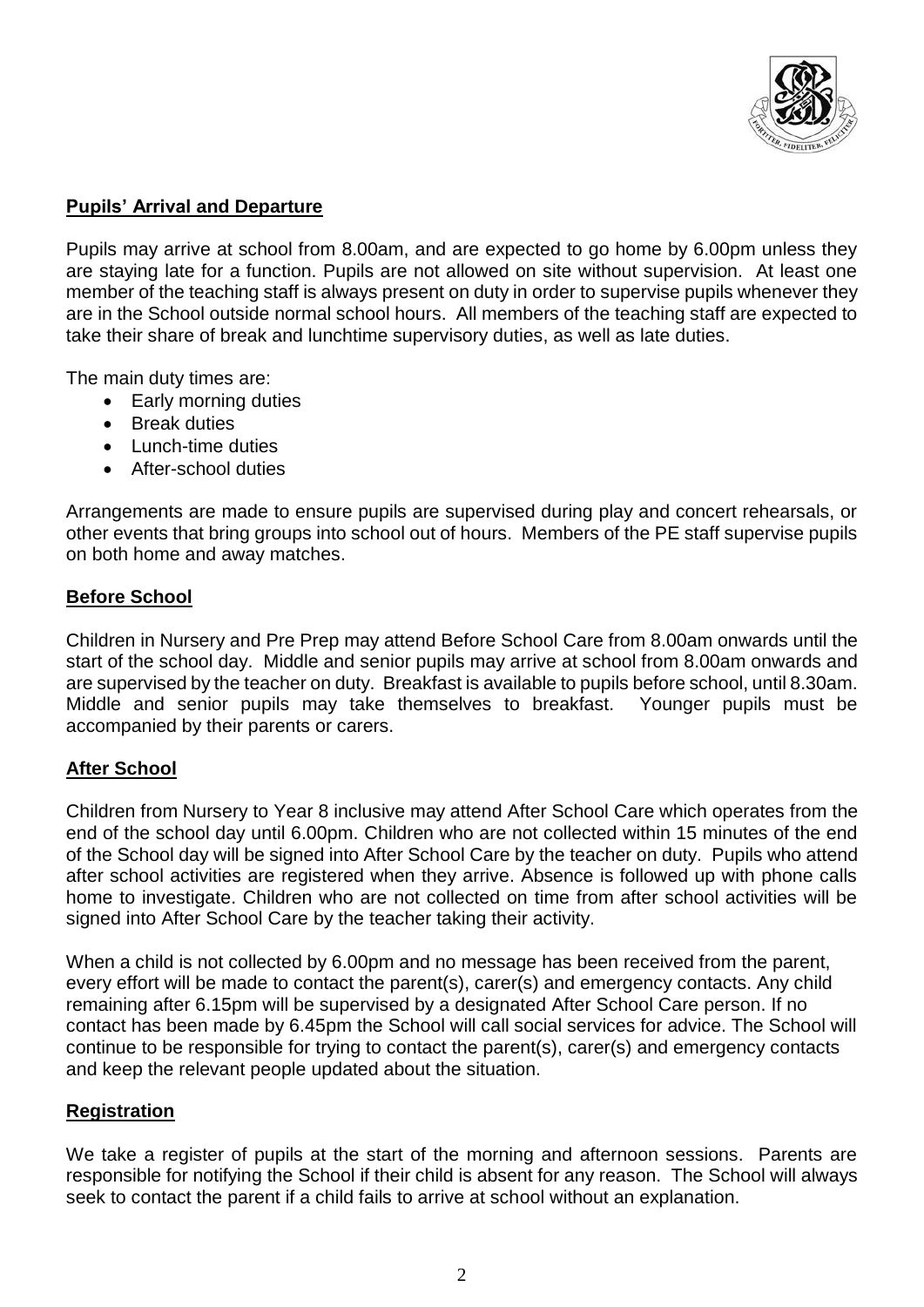

For EYFS children we operate the above registration procedures but, in addition, we will only release a child at the end of his or her session into the care of a parent or other individual whose name has been notified to us in advance and whose identify we are sure of.

# **Medical Support**

There is a qualified nurse on duty in the Medical Centre from 8.45am to 5.00pm, who is available to administer first aid, to deal with any accidents or emergencies, or to help if someone is taken ill. A number of members of the teaching staff and non-teaching staff, who are trained and qualified as First Aiders are able to give emergency first aid. The names of First Aiders are published on the intranet and in first aid notices that are displayed around the School. We always make sure that a qualified paediatric first aider is on duty whilst our Nursery and Reception children are in school. First aid boxes are in all potentially high-risk areas, as well as in the School Office. (The School Nurse regularly checks and replenishes the first aid boxes).

#### **Supervision Whilst Travelling to and from School**

Parents are responsible for ensuring that their children travel safely to and from school. Pupils are expected to behave responsibly. We would always investigate complaints about poor behaviour.

#### **Supervision During Educational Visits**

The arrangements for the supervision of pupils, including EYFS children, during educational visits and trips out of schools are described in our Health and Safety of Pupils on Educational Visits (HASPEV) Procedures

#### **Unsupervised Access by Pupils**

Pupils are not allowed to use gymnastic, athletic or climbing equipment without supervision. Pupils are expected to follow reasonable instructions given to them by teachers or by qualified leaders in adventurous activities.

We ensure that pupils do not have unsupervised access to potentially dangerous areas, such as the pond, the science laboratories, the design technology rooms, the Food Tech room, the Performing Arts Centre, Art Room, Cadet store etc. Doors to these areas are kept locked at all times when not in use. All flammables are kept securely locked in appropriate storage facilities.

Pupils do not have access to the Grounds, Maintenance, Catering and Caretaking areas of the school. Clear signs are displayed.

## **EYFS Pupils**

The arrangements for the supervision of EYFS pupils in Nursery and Reception are found on our website and in Appendix A attached.

## **Staff Induction**

All new members of the teaching staff receive a thorough induction into the school's expectations of the appropriate levels of pupil supervision. Guidance is given on areas within the buildings and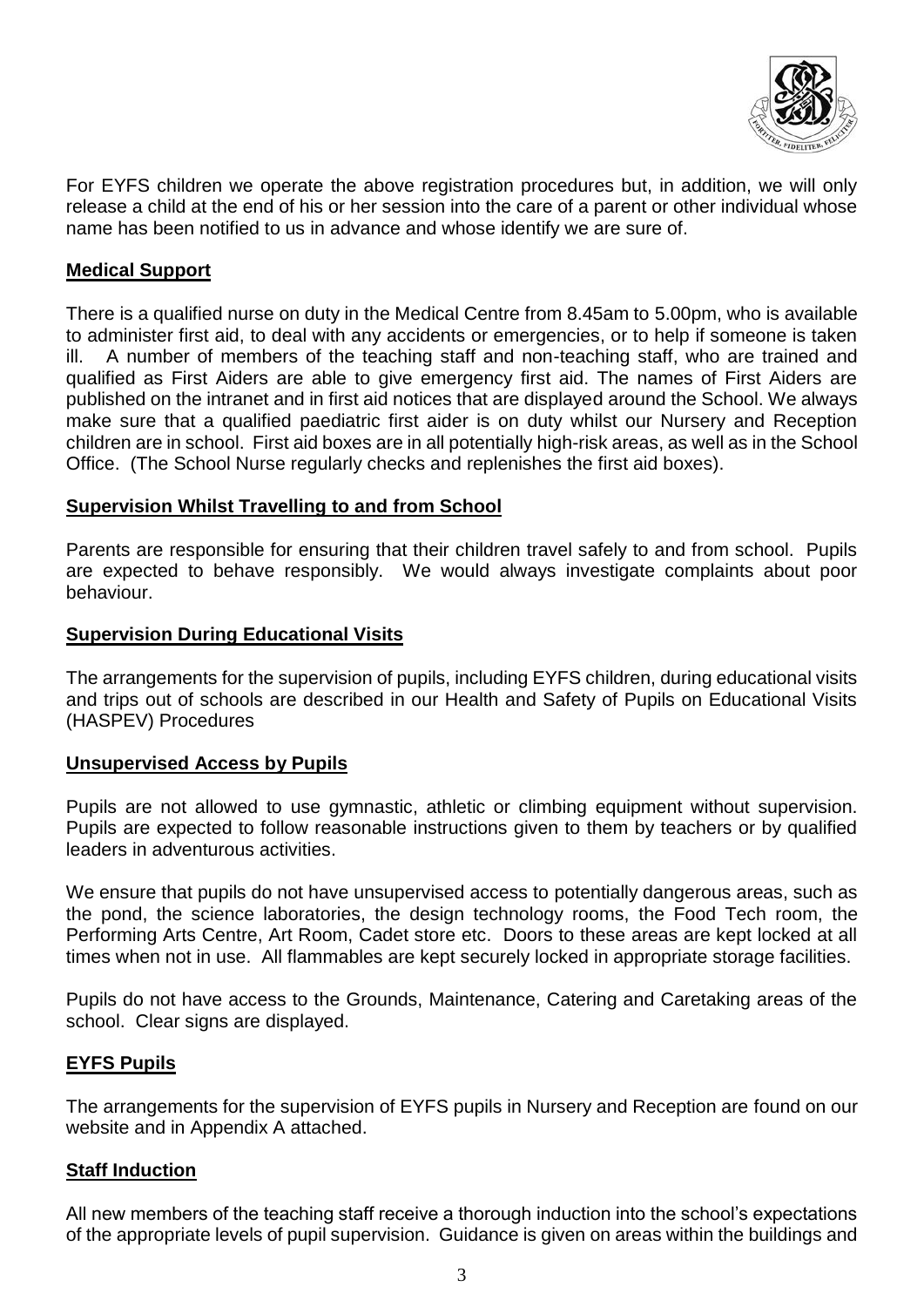

grounds that should be regularly checked when on duty outside normal lesson times, and is available in the staff handbook.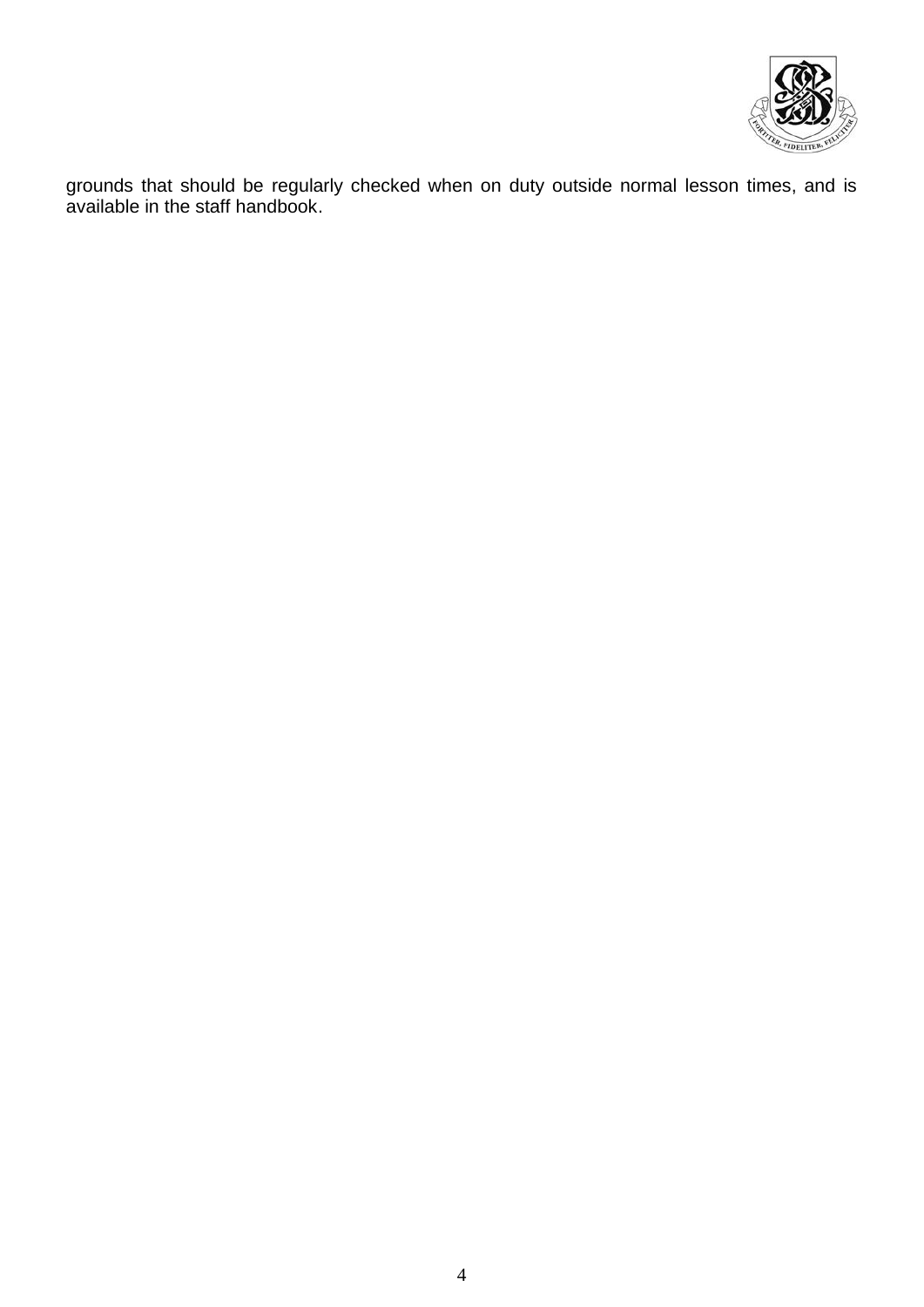

# **Appendix A**

# **St. Aubyn's School EYFS Pupils Supervision Procedures**

Arrangements for the supervision of EYFS pupils throughout the School day

8.00am – 8.45am: Children can access Before School Care. They are supervised by staff with appropriate qualifications.

8.45am: Children in Reception line up on the playground in front of their classroom. Children are led into the class by their teacher. Children from Before School Care are escorted to the class by the staff.

8.45am – 9.00am: Teachers greet Nursery children and parents at the gate. Activities are available in the Nursery for the children to access. Children self-register when they enter the classroom.

8.45am – 8.50am: Registration in Reception.

9.00am – 9.10am: Formal Registration in Nursery.

Covid-19 Procedures

Reception

9.00am - 9.10am: Children enter through the large black gates, walk across the Pre Prep playground where Reception staff will be waiting by the doors to greet them.

9.10am: Children will either wash their hands or use sanitising gel upon entry to their classrooms.

**Nursery** 

9.00am -9.10am: Mrs Butcher and Nursery staff greet the children at the grey gates and escort them to their classrooms.

9.10am: Children will either wash their hands or use sanitising gel upon entry to their classrooms.

In Nursery classes, children are supervised by one teacher, one nursery nurse and one TA. There is also a float TA who moves between the two classes throughout the day. In Reception, children are supervised by one teacher, and one nursery nurse or a TA throughout the day.

When the children access other areas of the school, for Music/PE they are supervised by a qualified teacher. Other EYFS staff are in the lesson too.

EYFS staff supervise playtimes.

EYFS staff serve lunch to the children. They are then supervised by LTS outside.

At 3.15pm EYFS staff hand children over to parent/carers. Children going to After School Care are collected from the teaching areas by a member of the After School Care staff. Should a person collecting a child be unknown to us, we do not hand over, but contact the parent. Children not collected by 3.30pm are taken to After School Care, where they are supervised by qualified staff. After 6.00pm EYFS children will join any remaining children from Middle/Senior ASC. When a child is not collected by 6.00pm, and no message has been received from the parent, every effort will be made to contact the parent(s), carer(s) and emergency contacts. Any child remaining after 6.15pm will be supervised by the designated After School Care person. If no contact has been made by 6.45pm the School will call social services for advice. The School will continue to be responsible for trying to contact the parent(s), carer(s) and emergency contacts and keep the relevant people updated about the situation.